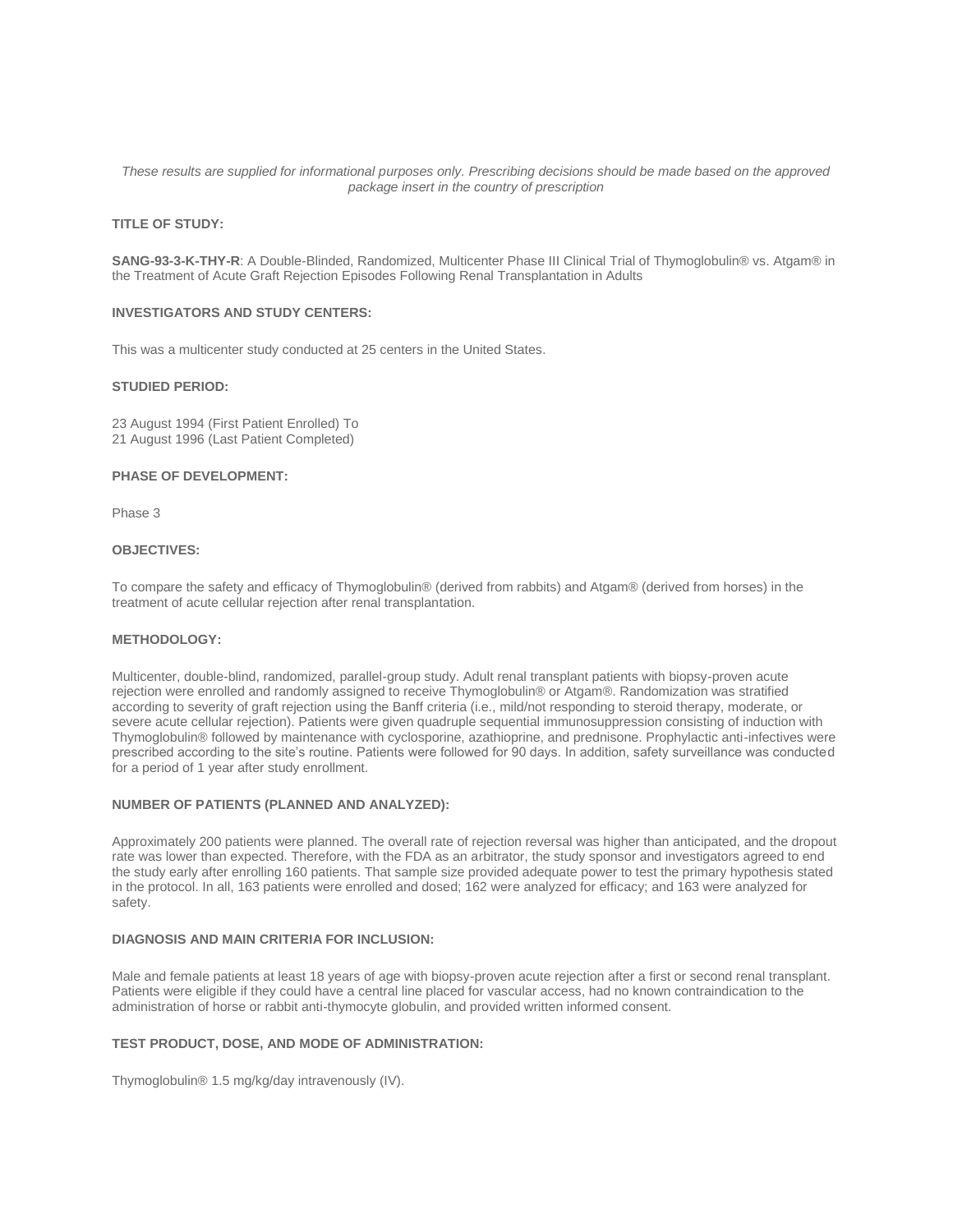## **REFERENCE THERAPY, DOSE AND MODE OF ADMINISTRATION:**

Atgam® 15 mg/kg/day IV.

# **DURATION OF TREATMENT:**

Administered once daily for 7 to 14 days, starting within 24 hours after the biopsy that established study eligibility. The dose of study drug could be reduced by half if the platelet count fell to 50,000 to 75,000 cells/mm<sup>3</sup> during study treatment. Study drug could be stopped if platelet count was <50,000 cells/mm<sup>3</sup> or white blood cell (WBC) count was <2,000 cells/mm<sup>3</sup>.

## **CRITERIA FOR EVALUATION:**

### **Criteria for Evaluation - Efficacy:**

## Primary:

Response to study treatment. Success was defined as creatinine levels ≤100% of the baseline serum creatinine on 2 consecutive measurements at least 2 days apart at the end of treatment or 14±3 days after the institution of treatment.

#### Secondary:

Graft survival at day 30. Success if the patient was alive, without a nephrectomy, and had not returned to permanent dialysis on or before day 30. Failure if the patient had died, had a nephrectomy, or returned to permanent dialysis on or before day 30.

Serum creatinine level on day 30 as a percent of the baseline value. The day-30 creatinine level was defined as the value closest to day 30 within a window from day 25 to day 46. If there were no results within the window, day-30 creatinine was classified as "not done." The result was classified as "not evaluable" if the patient had died, had a nephrectomy, or returned to permanent dialysis on or before day 30 (whether or not creatinine was assessed within the window).

Improvement in the post-treatment biopsy relative to the baseline biopsy. This was defined as an improvement of ≥1 grade (e.g., severe to moderate or moderate to mild) according to the Banff criteria. Post-treatment biopsies were performed at the end of treatment or within the next 7 days. If there were no results within the window, post-treatment biopsy was classified as "not preformed." The result was classified as "not evaluable" if the patient had a nephrectomy or returned to permanent dialysis on or before day 30 (whether or not post-treatment biopsy was performed within the window).

### Supplementary:

Recurrent rejection. For patients whose study treatment reversed the primary rejection episode, the timing of the next rejection episode (if any) was documented if it occurred on or before day 90. Recurrent acute rejection, death, nephrectomy, or return to permanent dialysis on or before day 90 were all considered to be recurrent rejection for the purpose of the analyses.

### **Criteria for Evaluation - Safety:**

Adverse events (AEs), clinical laboratory results (chemistry and hematology), physical examinations, and vital signs were assessed.

# **Criteria for Evaluation - Other:**

T cell subsets (CD2, CD3, CD4, and CD8) measured at 5 centers. Anti-rabbit and anti-horse antibody formation in human serum samples.

## **STATISTICAL METHODS:**

### **Statistical Methods - Patients:**

Demographic information and baseline characteristics were summarized using descriptive statistics (mean, median, standard deviation, minimum, and maximum) for continuous variables, and counts and percents for categorical variables. For continuous variables, treatment groups were compared using the Wilcoxon rank sum test. For categorical variables, treatment groups were compared using Fisher's exact test.

## **Statistical Methods - Efficacy:**

Response (success or failure) rates in terms of creatinine levels were compared between treatment groups adjusting for baseline rejection severity using a weighted average of proportions. A 1-sided 95% confidence interval (CI) was constructed for the difference in response rates between treatment groups (Thymoglobulin® minus Atgam®), weighted by severity. The 2 treatment groups were considered equivalent in rate of response if the lower 1-sided 95% confidence bound was greater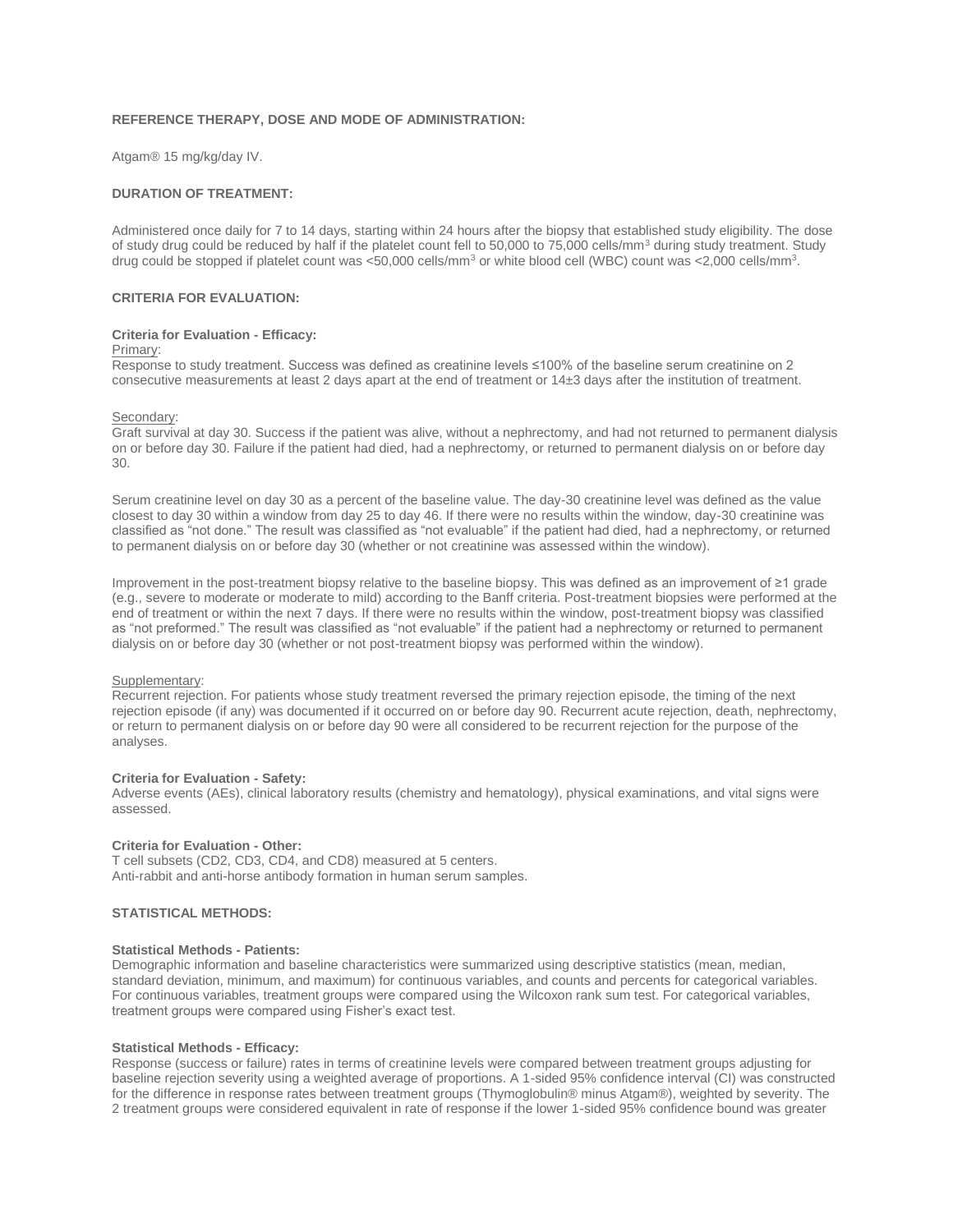than -0.20. A lower bound greater than zero would indicate a significantly higher response rate in the Thymoglobulin® group compared with the Atgam® group.

The analyses of the secondary endpoints of day-30 graft survival and improved post-treatment biopsy were similar to the analysis of the primary endpoint. The day-30 serum creatinine as a percent of baseline was analyzed using analysis of variance of the log ratio, including effects for center, treatment, center by treatment interaction, and baseline rejection severity.

Time to first recurrent rejection, measured in days from day 1, was based on the log-rank test stratified for severity group. Only patients initially considered to be successes were included in the analysis. Treatment differences in the rate of rejection-free graft survival were analyzed using the log-rank procedure, and 2-tailed P-values were reported.

### **Statistical Methods - Safety:**

AEs, coded by the modified COSTART dictionary, were tabulated by treatment. Comparisons of incidence were based on a 2-tailed Fisher's Exact test. AEs were also summarized by relationship to treatment and by severity. Serious adverse events (SAEs), AEs leading to treatment interruption or discontinuation, and deaths were summarized. Infections and malignancies were reported separately from AEs.

Clinically important laboratory results were identified based on normal ranges; values were flagged high or low relative to the normal range in computer-generated listings. Summary descriptive statistics were provided for quantitative laboratory parameters. Median changes from baseline to last infusion and day 90 were compared using the Wilcoxon rank sum test. Shifts from baseline to the last infusion and from baseline to day 90 were tabulated by treatment.

Results of physical examinations and vital signs assessments were tabulated.

## **Statistical Methods - Other:**

Summary descriptive statistics were determined for T cell subsets at specified time points. The difference between treatment groups in T cell counts was evaluated using the Wilcoxon rank sum test, and 2-tailed P-values were to be reported; however, the P-values were not included in the final report.

Tests for differences between treatments in the number of patients with positive antibody titers were based on Fisher's Exact test, and 2-sided P-values were reported.

## **SUMMARY / CONCLUSIONS**

## **Summary / Conclusions - Patients:**

A total of 163 patients were enrolled and randomized: Thymoglobulin®, n=82; and Atgam®, n=81.

There were no statistically significant differences between treatment groups in the demographic or baseline characteristics. The mean age was 39.3 years (range: 15 to 73 years) for patients in the Thymoglobulin® group compared with 40.6 years (range: 17 to 68 years) for patients in the Atgam® group. Approximately two-thirds of the patient were male, with a greater percentage of males in the Thymoglobulin® group (57 of 82 or 70%) compared with the Atgam® group (49 of 81 or 61%). Just over half of the patients in each treatment group were Caucasian, and approximately 35% in each group were African-American. Baseline severity of rejection was distributed similarly in the 2 treatment groups with between 70 and 73% of patients in each group having moderate Banff Grade II rejection at baseline.

A total of 78 of 81 (95%) Thymoglobulin® patients completed the 3-month follow-up visit compared with 76 of 81 (94%) of Atgam® patients.

### **Summary / Conclusions - Efficacy Results:**

Data set analyzed for the primary endpoint: the intent-to-treat (ITT) population, including all randomized patients who had a biopsy-proven rejection at the time of enrollment (n=162). One patient in the Atgam® group was omitted from the ITT population because the patient did not have biopsy-proven rejection at the time of study enrollment. While all analyses were based on the ITT population, the number of patients in the secondary analyses, the supplementary analysis of recurrent rejection, and the T cell subsets varied depending on availability and evaluability of the data according to the specifications in the descriptions of the criteria for evaluation of efficacy (above).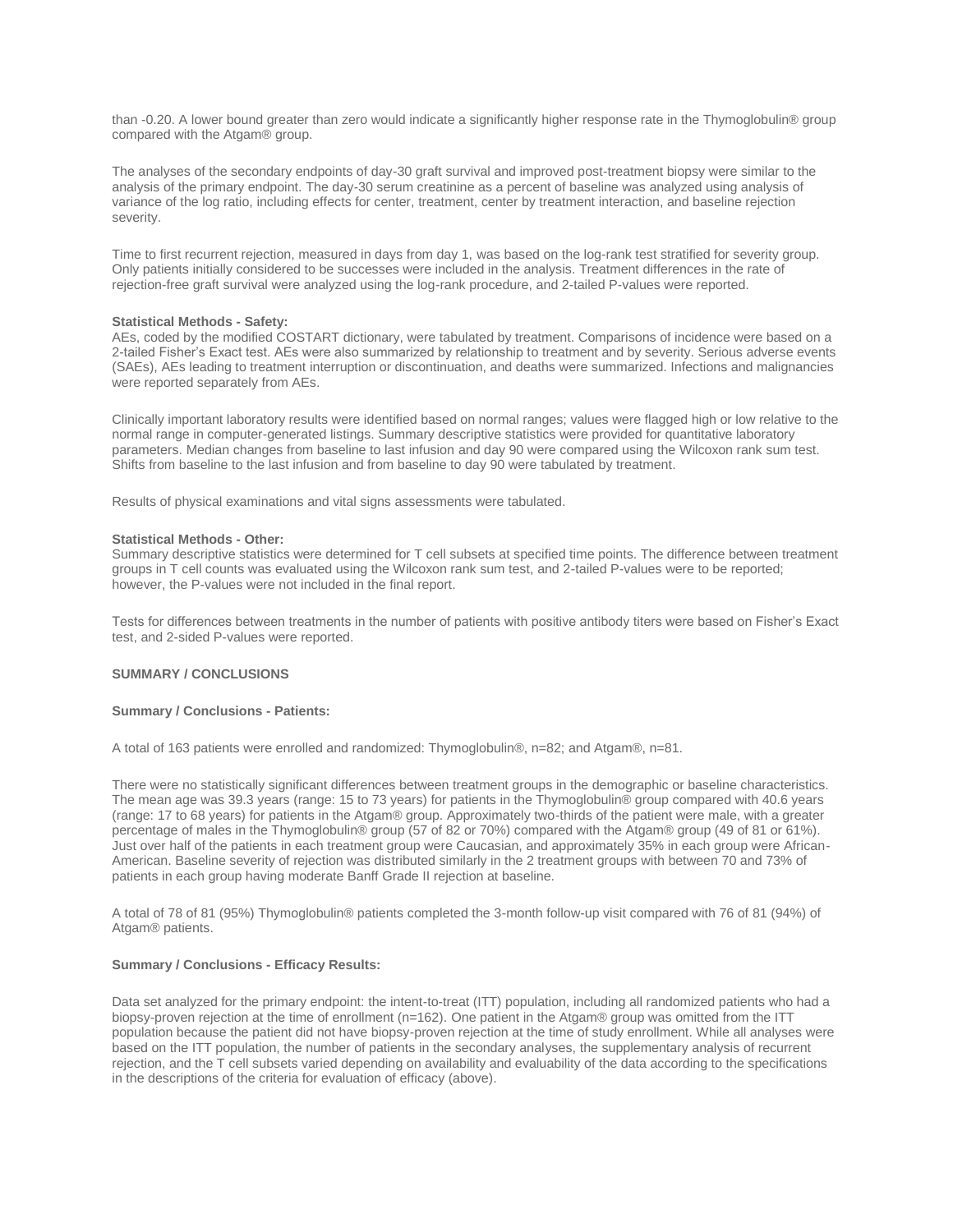The success rate was significantly (P=0.027) higher for patients receiving Thymoglobulin® than it was for those treated with Atgam®: 72 of 82 (88%) Thymoglobulin® patients had successful responses to study treatment compared with 61 of 80 (76%) Atgam® patients. The overall weighted estimate of the difference in response rates was 11% (Thymoglobulin® rate minus Atgam® rate) with a lower confidence bound of 2%. The lower bound greater than zero indicates a significantly higher response rate in the Thymoglobulin® group compared with the Atgam® group.

Thymoglobulin® was similar to Atgam® in terms of the 3 protocol-specified secondary endpoints: day-30 graft survival (Thymoglobulin® 77 of 82 patients or 94% versus Atgam® 72 of 80 patients or 90%), median day-30 serum creatinine as a percent of baseline (Thymoglobulin® median 71% versus Atgam® 72%), and improvement in the follow-up biopsy (Thymoglobulin® 13 of 20 patients or 65% versus Atgam® 9 of 18 patients or 50%).

Among patients who achieved an initial response, recurrent rejection at 90 days occurred in 12 of 72 (17%) Thymoglobulin® patients compared with 22 of 61 (36%) Atgam® patients (P=0.011).

## **Summary / Conclusions - Safety Results:**

Data set analyzed: all randomized patients who had at least 1 follow-up safety observation (n=163).

The median number of doses of Thymoglobulin® administered was 10 (range, 3 to 14) compared with 10 (range, 4 to 14) for Atgam®. The treatment groups did not differ significantly in the distribution of infusions received (P=0.310). Dose reductions or interruptions were more common in the Thymoglobulin® group compared with the Atgam® group. Dose reductions were reported by 28 of 82 (34%) of Thymoglobulin® patients compared with 8 of 81 (10%) Atgam® patients (P<0.001). Dose interruptions were reported by 20 of 82 (24%) of Thymoglobulin® patients compared with 14 of 81 (17%) Atgam® patients. The dose reductions and interruptions were not unexpected because the study agents are polyclonal anti-lymphocytic agents, and the rules for reducing or interrupting study drug were based on falling WBC counts.

All patients had at least 1 AE, and 96 of 163 (59%) had SAEs, including 4 deaths.

• In Thymoglobulin® group 82 patients had 1203 AEs (14.6 events/patient); in the Atgam® group 81 patients had 1160 AEs (14.3 events/patient).

• The most common AEs (reported by at least 25% of patients in either treatment group) were fever, chills, leukopenia, pain, thrombocytopenia, headache, diarrhea, peripheral edema, abdominal pain, hypertension, nausea, asthenia, tachycardia, hyperkalemia, and dyspnea.

• More patients reported leukopenia (P<0.001) in the Thymoglobulin® group compared with the Atgam® group. More patients reported dizziness (P<0.006) and dysuria (P<0.018) in the Atgam® group compared with the Thymoglobulin® group.

• The most common related AEs (reported by more than 15% of patients in either treatment group) were chills, fever, thrombocytopenia, leukopenia, headache, and nausea. Chills (P=0.006), leukopenia (P=0.001), nausea (P=0.030), and vomiting (P=0.027) were each reported more frequently in the Thymoglobulin® group compared with the Atgam® group.

• Many AEs were of moderate intensity and some were severe; however, toxicities were generally not dose-limiting.

• SAEs related to study drug were reported by 15 of 82 (18%) of Thymoglobulin® patients compared with 9 of 81 (11%) Atgam® patients.

• There were 4 deaths during the study, 3 in the Thymoglobulin® group and 1 in the Atgam® group. In the Thymoglobulin® group, 1 death because of post-transplant lymphoma was possibly related to study drug; 1 death in the setting of abdominal pain, leg pain, convulsion, apnea, rales in left base of lungs, and confusion was unlikely related to study drug; and 1 death because of myocardial infarction and anemia was not related to study drug. In the Atgam® group, 1 death because of high-grade non-Burkitt's lymphoma was possibly related to study drug.

• None of the patients was recorded as failing to complete the 90-day follow-up visit because of an AE.

The observed elevations in creatinine and blood urea nitrogen were typical for the patient population studied. Changes in hematology parameters showed general trends toward decreased WBC and platelet counts in both treatment groups. Leukopenia was expected in the setting of anti-T cell cytotoxic activity and efficacy of the therapies.